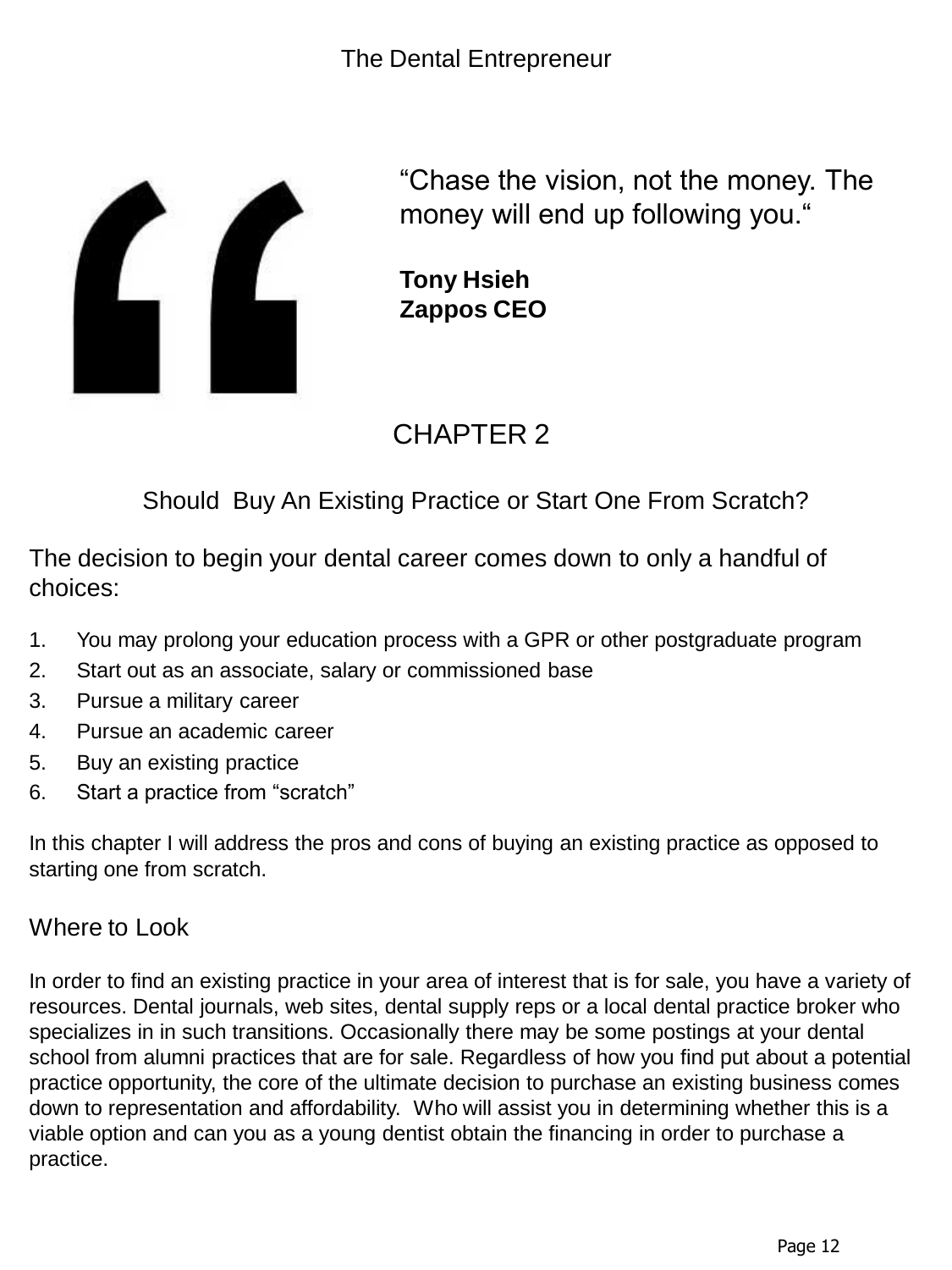#### Representation

Adequate financial and legal representation is a fairly good idea for any transition of any size. The only thing I want you to avoid are what is called "dual representation brokers" and people without any specialized experience with dentistry. The dental brokerage industry is fairly unregulated. What I mean by that is the concept of "dual representation" does not exist in the real estate industry. The concept of serving two people at opposite sides of a negotiation equally is a little naïve and is considered unacceptable in the real estate industry. As a buyer in the dual representation scenario, the chances of you coming up a little short at the negotiation table are real. Secure your own representative that has a fiduciary responsibility to you. On the accounting side, find a firm that specializes in dental practices and knows all the parameters of a dental p&l. On the legal front, avoid legal representation by someone not familiar with a dental practice sale transition. This can get extremely expensive in a hurry. Because they may not be knowledgeable about some of the intricacies of a dental practice, they will spend a lot of extra time on issues that are not really relevant. Time is money in their world and you need to be extra careful here.

# Affordability

With student loan indebtedness at unprecedented levels, there are dynamics in place here that must be understood. It is not the normal supply and demand scenario. There are a growing pool of dentists who delayed retirement after the 2008 recession who are now ready to face transition so there is a growing demographic pool of sellers. State dental boards are increasingly relaxing their regulations that used to prohibit the corporate (non dental) ownership of dental practices. This has unleashed an avalanche of Wall Street money looking for a good return and believe me, dental practices are to them a gold mine. We are not talking about chasing 3 to 4% returns. We are talking 25% plus. So the bottom line here is this. Absent these corporate acquisitions, practice values would be in DECLINE. And I think substantially. But because the natural supply and demand balance that has normally been in existence does not apply anymore. Practice valuations are in my observation, very strong, and disproportionately strong. In the natural order of things your HIGH DEBT would yield LOWER VALUATIONS because you would be the only buyers. But that is not the case. You are competing with buyers with very deep pockets and as the saying goes, it has "lifted all ships"'

### How Do You Evaluate A Practice For Sale?

#### Hard Assets

The hard assets also called chattel assets include the equipment, furniture, and fixtures. If a dental office has not been updated and maintained as to current standards, the value of the equipment is nil. I still come across practices that are so outdated they're not only not digital, they have no computer management system. The operatory equipment that I am describing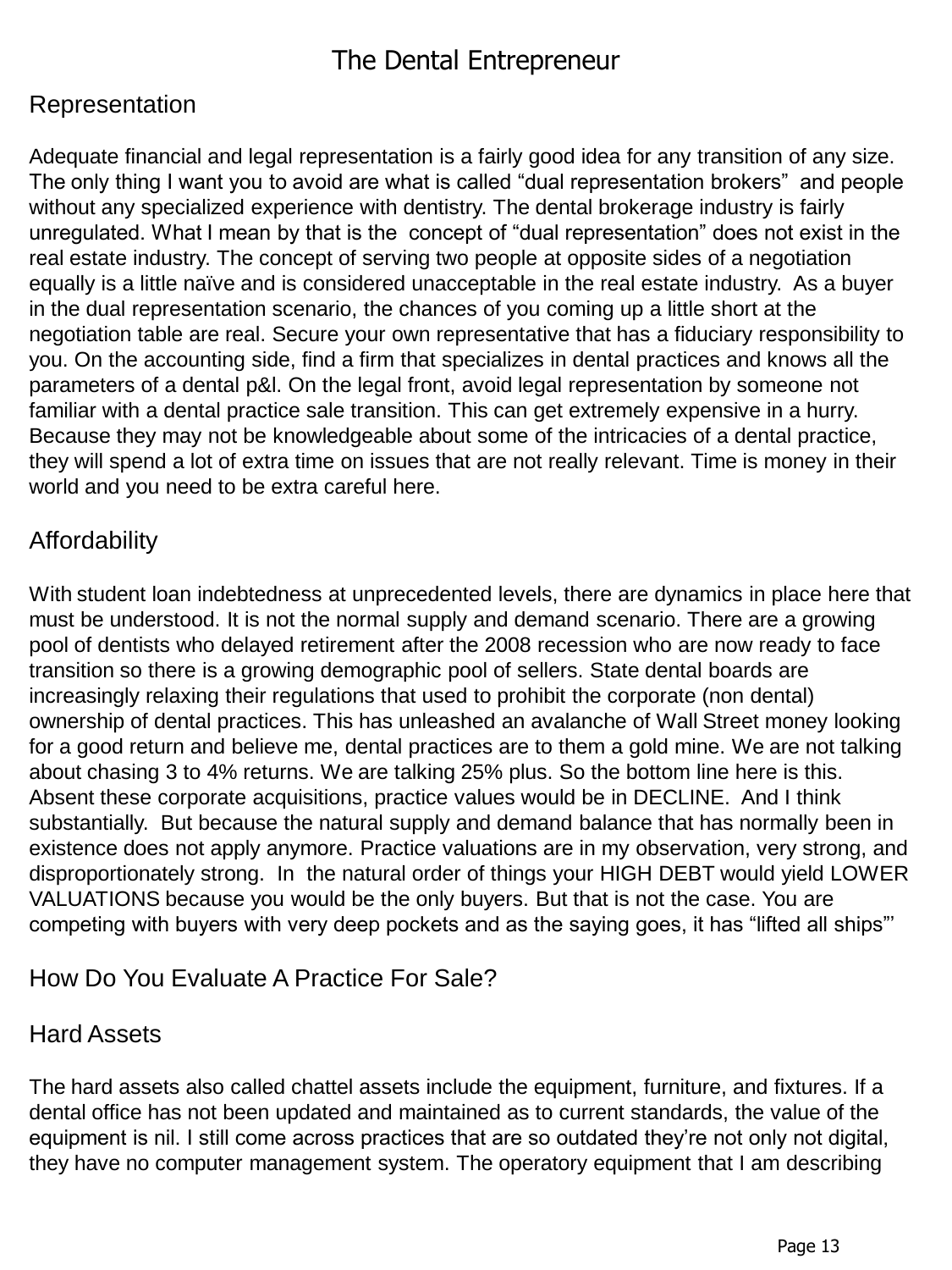# The Dental Entrepreneur

has been fully depreciated by the owner dentist and in most cases to add insult to injury, you will have to pay someone to haul the junk away. It has a value of 0.

If an office is fairly current, it is a straight forward procedure to have a dental supply rep do an inventory and give you a ballpark appraisal.

### Goodwill

The goodwill is that portion of the business value that is over and above its tangible assets. There is obvious value in the cash flow of an ongoing business, but it takes considerable skill to dissect the underlying value. Do not accept any cookie cutter formulas. They do not exist. You must have an evaluation prepared by someone with a thorough understanding of the overhead components of a dental practice and most importantly the fee and service mix that it takes to provide that cash flow. I recently evaluated a practice for a student with an exorbitant asking price. What was not identified by the practice broker was that the practice required nearly 3000 hours of production to reach the production figure. (the average dentist works in a range from 1600- 2000 hours annually) Could you imagine the disaster that was about to unfold to the buyer, the banker, and whoever was involved in the purchase of this practice because of the failure to understand the very basic components of productivity. In this case, specifically, the number of hours that were required to create the production.

With practice overheads today ranging from 60 – 80%, profitability and cash flow are the name of the valuation game. It takes an intimate knowledge of dentistry and financial analysis to get to the very heart of a practice's true value.

These are some of the factors I consider very important.

#### 1. Number of active fee for service patients:

An active patient is someone who has received treatment in the last two years. A fee for service patient is a cash paying, non insurance patient.

### 2. Number of insurance/PPO plan patients:

Determine what percentage of total revenue is insurance related and what are the total annual write offs.

### 3. Number of active hygiene patients:

An active hygiene patient is someone who has received hygiene services within the last 2 years.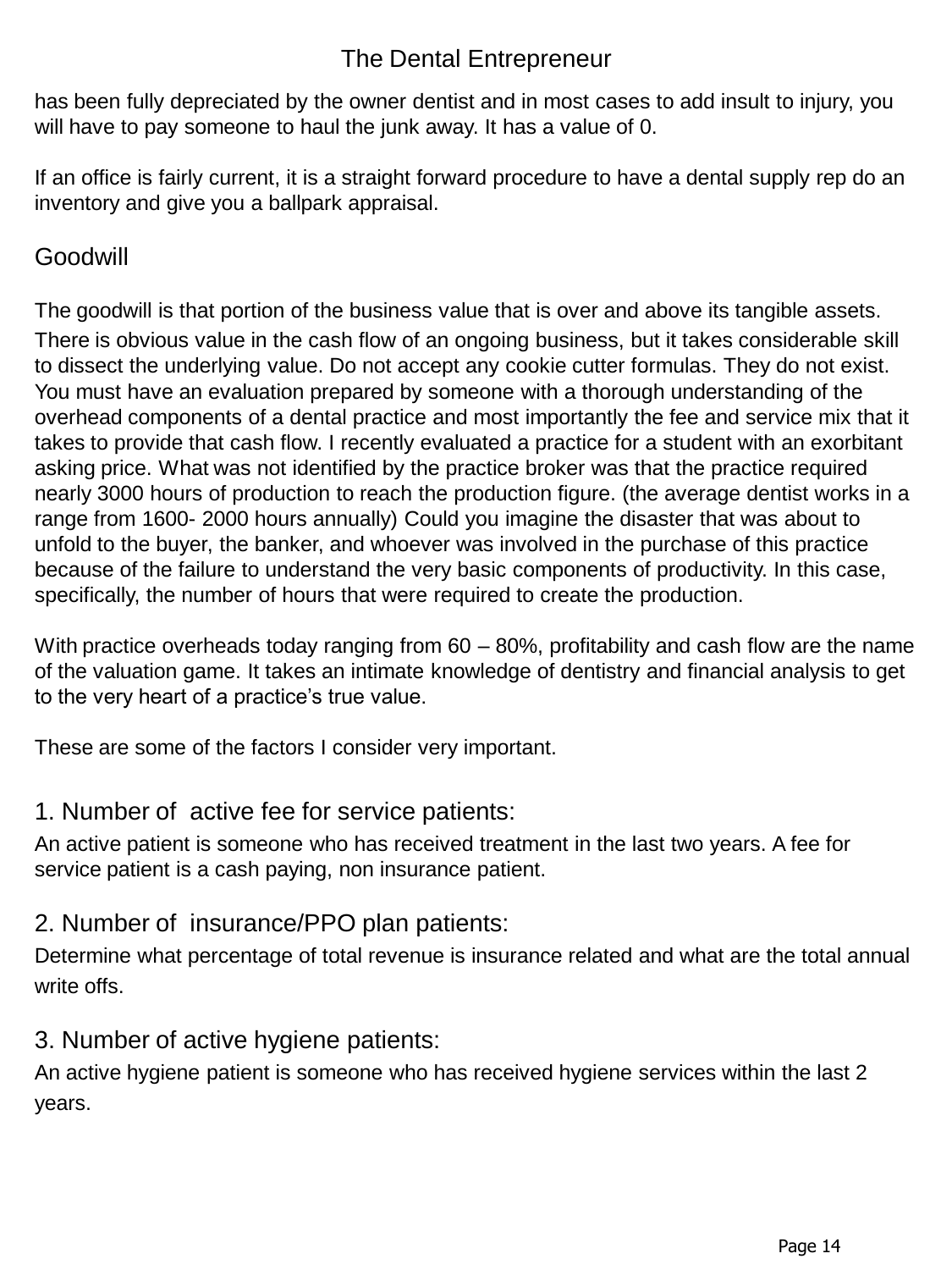# The Dental Entrepreneur

#### 4. Production:

The total amount of clinical production from the last 12 months.

#### 5. Insurance Write Offs:

Calculate the total of amount of insurance adjustments from all the participating insurance.

### 6. Adjusted Production:

Subtract the write offs from the gross production to get the true production figure.

### 7. Collections:

The total amount collected during the last 12months

#### 8. Collection Ratio:

The collection ratio is the collections divided by adjusted production. You need this number to be 95%+ as a minimum. Many well run practices collect nearly all of their production. A poorly run practice will red flag here.

#### 9. Overhead:

If you divide the annual total expenses by the collections you will get the overhead percentage. Most practices today are in a fairly wide range from 65 – 80%. Less is better and being at the higher end of this range can be problematic. When you read and understand the chapter on profitability, the importance of overhead will become apparent.

### 10. Accounts Receivable:

This is the money owed you or is outstanding. As a ruler of thumb, the accounts receivable ratio should not exceed more than 1.5 times one months average collections. In the transition process, I am strongly against the buyer purchasing the accounts receivable from a seller of a practice.

### 11. New Patients Per Month:

The number of new patients per month is a very important measure of the vitality of a practice. The amount of marketing dollars spent to attract those new patients is also very important. If a practice gets 50 new patients per month by word of mouth only and has no formal marketing campaign. It is much more valuable that a practice that spends 10% of collections on a marketing budget to achieve an equal number of new patients. This is why the acquisition value of each new patient should be calculated. Take the total amount of dollars spent on all marketing activities and divide by the number of new patients for that time period. This will give you that number. The other calculation is the production value of a new patient. Take the same period of time, total production from the new patients divided by the number of new patients. This is a really important number to help you determine the value of your marketing campaign.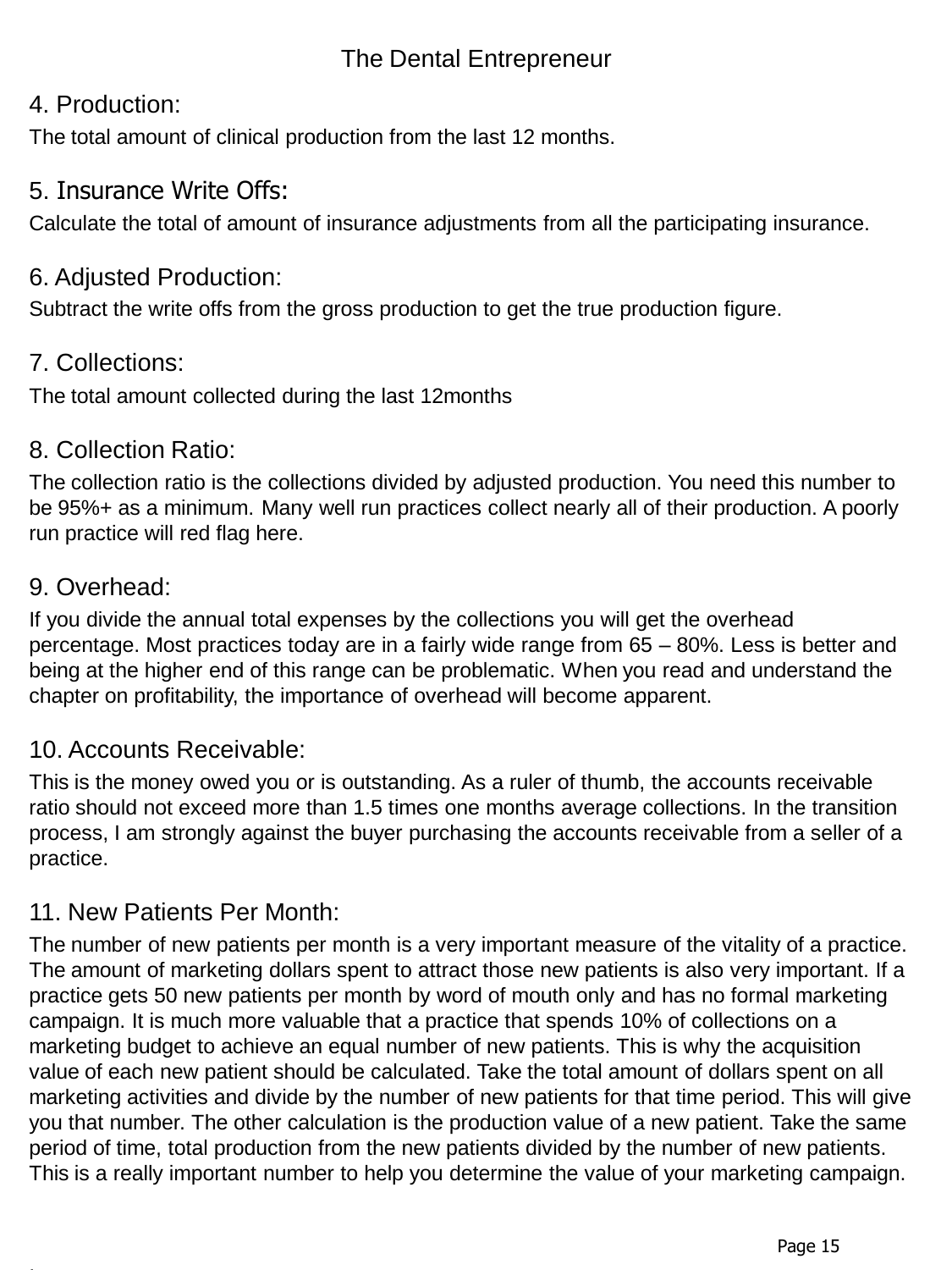# The Dental Entrepreneur

Marketing budget/total number of new patients = cost of patient acquisition

Total Production per new patient/total number of new patients = production value of new patient

# 12. Number of Days Worked Per Year:

This is an absolutely essential piece of information. It allows you to calculate revenue per day and hour.

Total collections /days worked = revenue per day Total collections / hours worked = revenue per hour

This also needs to be broken out for the hygiene department. Your hygiene department should always be looked upon as a business within a business and factor the metrics separately. The hygiene production should be 1/3 of the total production.

It is very easy to see how a practice that collects \$500,000 on a 24 hour work week is worlds better than one that collects the same amount on a 60 hour work week. That is why applying formulas to the gross number will not work. You have to see the details as to how that income was created. The practice that creates a big number in a 24 hour work week also has one or more hidden values that will not show up in a valuation. There is a tremendous amount of unused capacity and is in my opinion worth considerable more money on that factor alone. These calculations are often overlooked in the valuation process.

# 13. Specialty Procedures Performed:

Do not overlook the breakdown of what the actual procedures were involved in the creation of the total revenue. If a doctor has \$200,000 worth of income attributable to dental implants and you as a prospective buyer have no training or intention of providing that service, that needs to be addressed in some fashion. Look for other procedures by code that include, oral surgery, orthodontics, and complex endodontics. You do not want to pay for revenue that you are not capable or intend to offer. This needs to be addressed and negotiated. The converse is also true, if a practice is a straight filling/extraction practice, you can anticipate that by expanding services there is untapped revenue potential that you may not have to pay for.

# 14. Mix of Services:

Being able to get a feel for how progressive a practice is can be found by looking at codes that relate to a variety of services. On the cosmetic side, look at the number of bleaching and veneer cases. In Perio, look at the periodontal codes which should lead you to some impression as to how progressive the hygiene program is. There could be a considerable amount of upside potential hidden in the mix of services that is not apparent in the valuation.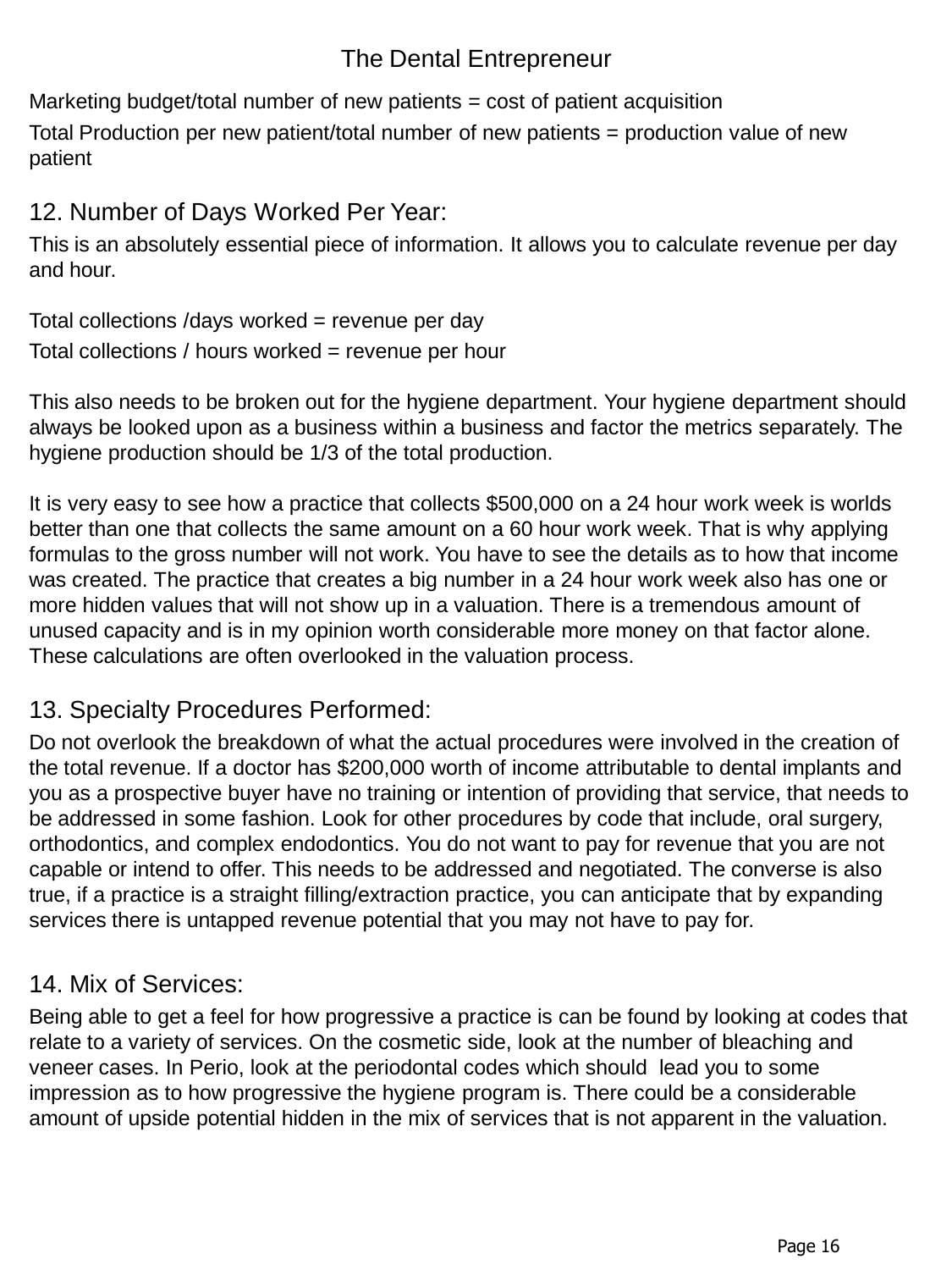## 15. Lab Fees:

This is an area that that can be extremely tricky to evaluate. You may have lab fees for a crown varying from 75\$ to 300\$. The only problem is you have no way to evaluate the quality of a doctor's crowns until after you have purchased the practice. The discount lab crowns might fit like "socks on a rooster" and you may not be satisfied using that lab. The point is that your lab fee could double overnight if a situation like this arose. This would significantly and adversely affect that portion of your overhead and this could be large dollars in a crown and bridge practice. Another example of why using a random math formula in valuations does not tell the entire picture. It is also not unusual for a practice upgrade to an E4-D machine at the time of transition and those numbers have to be carefully analyzed.

#### 16. PPO's, Accounts Receivable:

If a practice is heavily reliant on PPO reimbursement, I would look very closely at it valuation. These patients are highly mobile and they can leave a practice at the drop of a hat for a better deal. This does not even address the write offs and much lower profit margins that theses patients generate. Fee for service patients are obviously the gold standard and they have more value from a valuation standpoint.

Carefully look at accounts receivable. If an older practice has a "bill me" mentality, you are in for a ton of hurt when you go in and change that policy as a new owner. A certain number of patients will leave the newly acquired practice based on that change alone. And **NEVER** buy the accounts receivable in a practice acquisition. That's a losing proposition on all counts.

### 17. Practice Location:

The real estate principles of location, location, location apply heavily to a potential practice acquisition. Because business training is not an integral part of dental school education, the majority of dentists have missed this lesson. I see all kinds of obscure locations for dental practices. Some almost seem as if they intentionally chose a hidden location. Take a very practical look at the location. If you buy this practice and end up having some patient or staff attrition, is this a location that you can easily grow a new patient base into without spending a fortune on marketing. Street visibility and being placed in an area of favorable demographics are a requirement. I will cover that in a future chapter.

Another observation has to do with real estate associated with a practice sale. Packaging a building with a poor location in a practice sale is a home run for an owner and a potential death trap for a buyer. Approach this very carefully. You are concentrating so many of your financial eggs in one basket I would only consider it if the location was outstanding. Otherwise pass on it and pay rent.